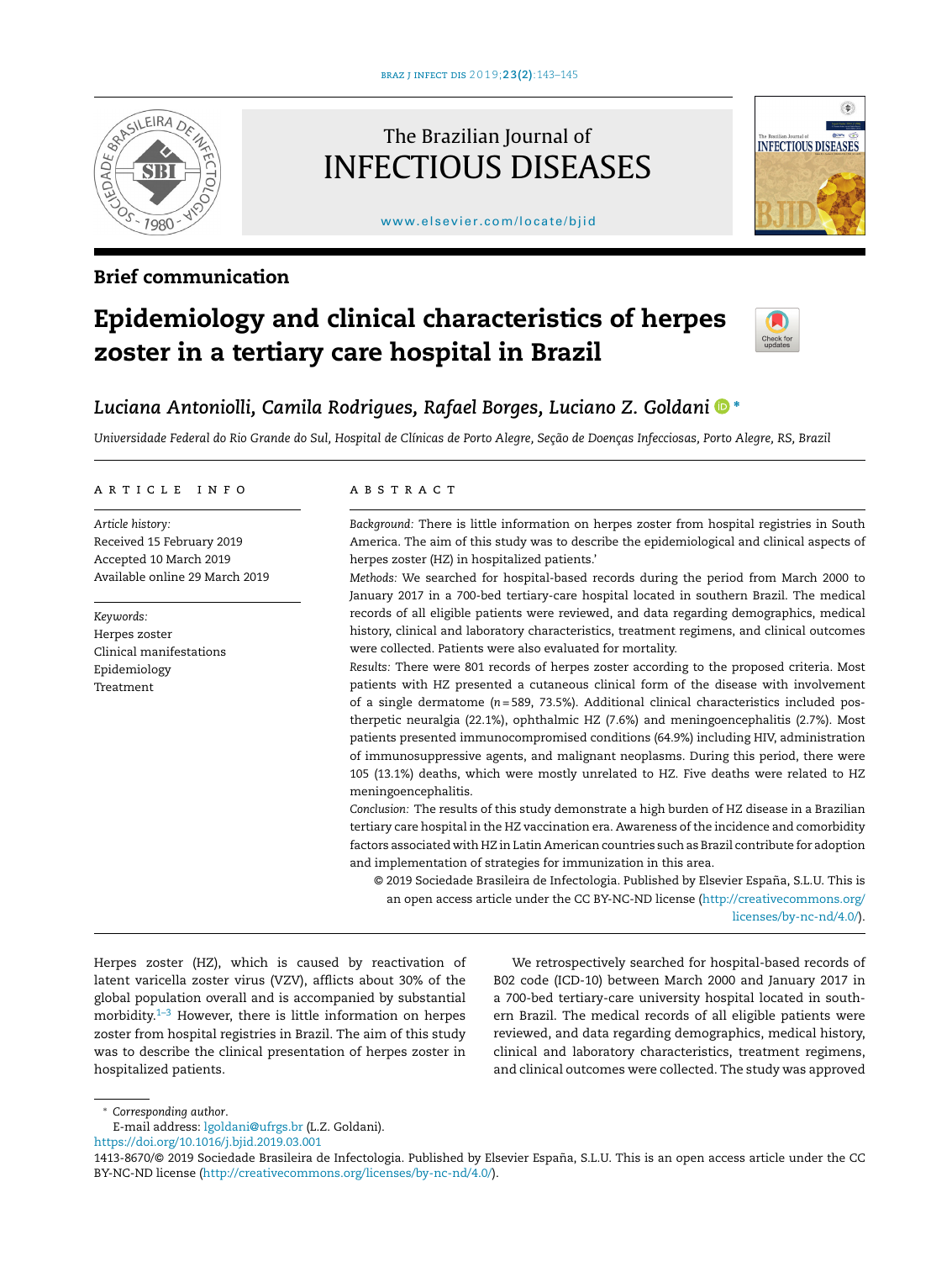#### Table 1 – Characteristics of 801 patients with herpes zoster attending a tertiary-care hospital in Brazil.

| Age, years; mean (range)<br>Age $\geq$ 50 years; n (%)<br>Sex, female n (%)<br>Outpatient care, n (%)<br>Admission through the emergency room, $n$ (%)<br>Inpatient care, $n$ (%)<br>Time of hospitalization, in days; mean (range) | 48.8 (1-97)<br>423 (52.8)<br>448 (55.9)<br>26(3.2)<br>179 (22.3)<br>596 (74.4)<br>$6.65(1 - 87)$ |
|-------------------------------------------------------------------------------------------------------------------------------------------------------------------------------------------------------------------------------------|--------------------------------------------------------------------------------------------------|
| Clinical manifestations                                                                                                                                                                                                             | $n (\%)$                                                                                         |
| Cutaneous involvement of single dermatome<br>Cutaneous involvement >1 dermatome<br>Ophthalmic<br>Meningoencephalitis<br>Postherpetic neuralgia<br>Ramsay-Hunt syndrome<br>Immunosuppression conditions, $n$ (%)                     | 589 (73.5)<br>129 (16.1)<br>61(7.6)<br>22(2.7)<br>178 (22.1)<br>14(1.7)<br>520 (64.9)            |
| <b>HIV</b>                                                                                                                                                                                                                          | 248 (30.9)                                                                                       |
| SOTR<br>Hematologic transplant recipientes                                                                                                                                                                                          | 76 (9.4)<br>20(2.4)                                                                              |
| Chemotherapy for malignancy                                                                                                                                                                                                         | 130 (16.2)                                                                                       |
| Other immunosuppressant drugs                                                                                                                                                                                                       | 150 (18.7)                                                                                       |
| Characteristic HIV-infected patients                                                                                                                                                                                                | n (%)                                                                                            |
| CD4, cells/mm <sup>3</sup> mean (range)                                                                                                                                                                                             | 223 (8-1555)                                                                                     |
| Diagnosis during hospitalization, n (%)                                                                                                                                                                                             | 33(4.1)                                                                                          |
| Receiving HAART, n (%)                                                                                                                                                                                                              | 90 (11.2)                                                                                        |
| Vertical transmission of HIV, n (%)                                                                                                                                                                                                 | 32(4)                                                                                            |
| Common comorbidities                                                                                                                                                                                                                | $n (\%)$                                                                                         |
| Chronic kidney disease                                                                                                                                                                                                              | 91 (11.4)                                                                                        |
| Diabetes mellitus                                                                                                                                                                                                                   | 90 (11.2)                                                                                        |
| Autoimune diseases                                                                                                                                                                                                                  | 84 (10.4)                                                                                        |
| Treatment                                                                                                                                                                                                                           | n (%)                                                                                            |
| Oral acyclovir                                                                                                                                                                                                                      | 320 (39.9)                                                                                       |
| Parenteral acyclovir                                                                                                                                                                                                                | 440 (54.9)                                                                                       |
| All-cause mortality, n (%)                                                                                                                                                                                                          | 105 (13.1)                                                                                       |
| solid organ transplant recipient; HAART, highly active<br>SORT,                                                                                                                                                                     |                                                                                                  |

by the local ethics committee. Data were entered and analyzed using SPSS software, version 18. Descriptive statistics

antiretroviral therapy.

were produced for all variables studied. There were 801 records of herpes zoster according to the proposed criteria. Characteristics of the patients are described in Table 1. Most patients were women (*n* = 448; 56%), with an average of 48.8 years (standard deviation of 22.2). Most herpes zoster diagnosis occurred in hospitalized patients (74.4%). The average length of hospitalization was 7 days (range 1–87 days). Most patients presented cutaneous herpes zoster involvement of a single dermatome (*n* = 589, 73.3%). Disseminated cutaneous herpes zoster with involvement of two or more dermatomes was infrequent in this cohort. Additional clinical manifestations included postherpetic neuralgia, ophthalmic herpes zoster, and meningoencephalitis. The majority of patients with herpes zoster presented with underlying immunocompromised conditions including HIV, taking immunosuppressive agents and malignant disease. The patients were followed for a median of 28.2 (2.8–77.5)

months. During this period, there were 105 (13.1%) deaths, which were mostly unrelated to HZ. Five deaths were related to herpes zoster meningoencephalitis.

In a prospective, observational study conducted in a primary hospital's emergency room in São Paulo, Brazil, one-hundred forty-six zoster patients were enrolled.<sup>[4](#page-2-0)</sup> The mean (SD) age was 69.9 years old, and the majority were female (64.4%). At baseline, 78.1% of patients presented with a herpes zoster rash. Approximately half of the patients (49.3%) experienced post herpetic neuralgia. The most commonly affected site was the thoracic region (38.4%), followed by the cervical (15.1%) and lumbar (13.7%) regions. Underlying conditions of the patients were not described in the study. A recent study in Iran evaluated herpes zoster cases admitted in a university hospital.<sup>[5](#page-2-0)</sup> Most patients were males (60.4%). Head and neck involvement occurred in 78 people (59.1%), thoracoabdominal region in 37 cases (28%), and extremities in 16 cases (12.1%). Predisposing factors included diabetes mellitus, malignancy, immunosuppressive medication, HIV infection, radiotherapy, and tuberculosis. In our study, herpes zoster was diagnosed in most hospitalized patients ≥50 years, with immunosuppressive conditions including HIV infection, malignancy, and administration of immunosuppressive medications. Despite the high rate of immunosuppressive conditions of our patients, cutaneous involvement of a single dermatome was the most frequent clinical manifestation. Similar to our findings, unusual manifestations of herpes zoster such as central nervous and ophthalmic involvement were rarely reported. $6,7$ 

The overall all-cause mortality rate of our patients with herpes zoster was relatively low (13%) when considering the comorbidity conditions of the patients. The data from the World Health Organization (WHO) database has shown that the estimates for the overall herpes zoster mortality incidence in those aged  $\geq$ 50 years varied widely between the countries. In the European (WHO) database, the overall mortality ranged from 0 to >0.07/100,000. $8,9$  A similar increase with age was seen for the hospital fatality rate; 0.6% in those 45–65 years in the UK and 7.1% in those  $\geq 80$  in Spain. Although the available data on herpes zoster-associated mortality are too heterogeneous to allow inter-country comparisons, they demonstrate that the mortality rate for herpes zoster is not high. Awareness of the incidence and comorbidity factors associated with HZ in the elderly and immunocompromised population in Latin American countries such as Brazil contribute for adoption and implementation of strategies for immunization in this area. *Limitations* of *our study include*s the *retrospective* design, *hospital*based, and short follow-up of the patients.

#### Funding

Dr. L.Z. Goldani has participated in clinical trials funded by GlaxoSmithKline.

#### Conflicts of interest

The authors declare no conflicts of interest.